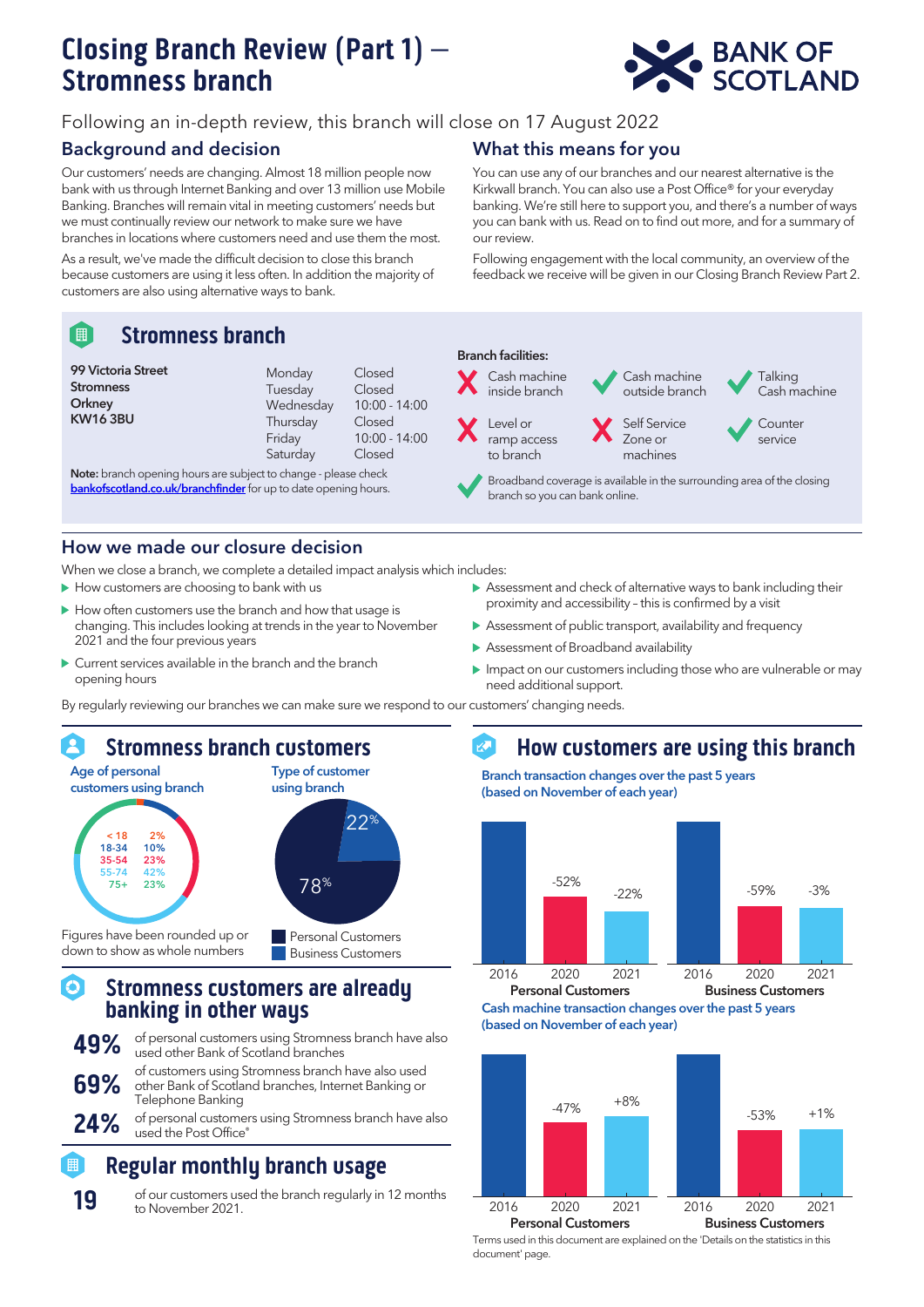## Other ways you can continue to bank with us

The nearest alternative branches to Stromness branch

To find your most convenient alternative branch and its opening hours please please visit [bankofscotland.co.uk/branchfinder](https://branches.bankofscotland.co.uk/search)

| <b>Kirkwall</b><br><b>56 Albert Street</b><br>Kirkwall<br>Orkney<br><b>KW151HJ</b>                                                                                                                                                                                                                                                                                                                         | Monday<br>Tuesday<br>Wednesday<br>Thursday<br>Friday<br>Saturday | $09:30 - 15:00$<br>$09:30 - 15:00$<br>$09:30 - 15:00$<br>09:30 - 15:00<br>$09:30 - 15:00$<br>Closed | <b>Cash machine</b><br>inside branch                                   | <b>Cash machine</b><br>outside branch                                                                                                                                                                | <b>Talking</b><br><b>Cash machine</b> |
|------------------------------------------------------------------------------------------------------------------------------------------------------------------------------------------------------------------------------------------------------------------------------------------------------------------------------------------------------------------------------------------------------------|------------------------------------------------------------------|-----------------------------------------------------------------------------------------------------|------------------------------------------------------------------------|------------------------------------------------------------------------------------------------------------------------------------------------------------------------------------------------------|---------------------------------------|
| This branch is 14.74 miles away<br>from the Stromness branch.<br><b>HH</b> This branch can be reached<br>by public transport<br>How you can get to this branch<br>There are regular buses to Kirkwall with a journey time of around 30<br>minutes.                                                                                                                                                         |                                                                  |                                                                                                     | Level or<br>ramp access<br>to branch                                   | <b>Self Service Zone</b><br>or machines<br>Note: branch opening times are subject to change - please check<br>bankofscotland.co.uk/branchfinder for up to date opening hours.                        | Counter<br>service                    |
| <b>Thurso</b><br>25 Olrig Street<br>Thurso<br><b>Caithness</b><br><b>KW147HQ</b>                                                                                                                                                                                                                                                                                                                           | Monday<br>Tuesday<br>Wednesday<br>Thursday<br>Friday<br>Saturday | 09:30 - 15:00<br>$09:30 - 15:00$<br>$09:30 - 15:00$<br>09:30 - 15:00<br>09:30 - 15:00<br>Closed     | <b>Cash machine</b><br>inside branch                                   | <b>Cash machine</b><br>outside branch                                                                                                                                                                | <b>Talking</b><br><b>Cash machine</b> |
| This branch is 31.98 miles away<br>from the Stromness branch.<br>How you can get to this branch<br>Travel to Thurso requires a 90 minute ferry to Scrabster then a 10 minute<br>bus trip.                                                                                                                                                                                                                  |                                                                  |                                                                                                     | Level or<br>ramp access<br>to branch                                   | <b>Self Service Zone</b><br>or machines<br>Note: branch opening times are subject to change - please check<br>bankofscotland.co.uk/branchfinder for up to date opening hours.                        | Counter<br>service                    |
| <b>Internet Banking</b><br>Register for Internet Banking and manage your accounts 24/7,<br>365 days a year. To register, just go to <mark>bankofscotland.co.uk</mark> , visit a<br>branch or call us. If you need help using the internet, we've partnered<br>with Digital Helpline to offer free one to one guidance over the phone<br>0345 721 3141. They can help you learn how to use the internet for |                                                                  |                                                                                                     | <b>Telephone Banking</b><br>To register for Telephone Banking call us: | Our automated service is available 24/7. If you need to speak to us in<br>person our friendly advisers are just a phone call away.<br>0345 721 3141 - Personal advisers available 7am-11pm everyday. |                                       |

banking and much more. Just call them on 01135 184 060 from Monday to Friday between 9am to 5pm. Sign Video services are available if you use British Sign Language. Visit

### [digitalhelpline.signvideo.net](https://signvideo.co.uk/sign-directory/)

With Internet Banking, you can:

- Check your balance and review and download statements
- **Transfer money and pay bills**
- ▶ Open new accounts
- Business customers can make up to 25 payments in one batch with our secure bulk payments service, can grant delegate access to multiple users and set up Online Payment Control
- Register your mobile for text alerts and requests.

We'll never get in touch to ask you to move money to another account, for your personal details - or to take control of a computer. Digital Helpline won't do this either.

# Mobile Banking

Register for Mobile Banking, and do all your banking basics securely, including depositing cheques, where and when it suits you. Find out more at **bankofscotland.co.uk** 

With Mobile Banking, you can also sign up for text alerts to let you know when your balance reaches a limit you set. You must be signed up for Internet Banking beforehand.

0345 300 0268 – Business Managers available Monday to Friday 7am-8pm, and Saturday 9am-2pm.

With Telephone Banking, you can:

- Access all your accounts during the same call
- Check balances, recent transactions and order statements
- **Transfer money and pay bills**
- ▶ Open new accounts
- Order cards, PINs, cheque books or personalised pre-printed paying in books
- Cancel or hear details of your direct debits and amend standing orders
- Register for Internet Banking and Mobile Banking.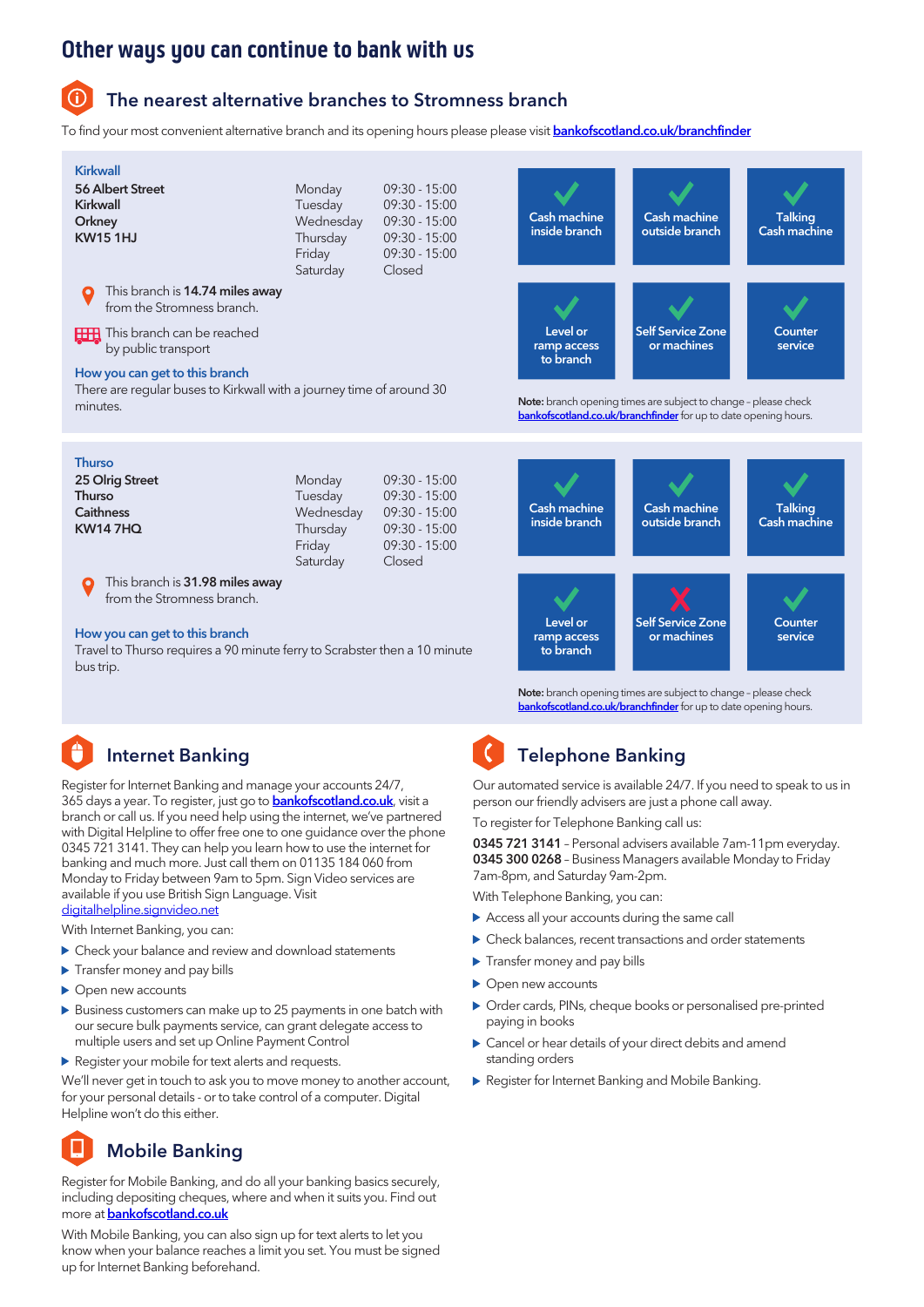## Other local banking services in your community

# Post Office®



You can deposit cheques into your current and savings

accounts using a cheque envelope from a Bank of Scotland branch or Post Office and a personalised pre-printed paying-in slip – which you can order in a Bank of Scotland branch or over the phone. Limits apply. To pay in cash, you can use your debit card and PIN or a personalised pre-printed paying-in slip. You can also make free cash withdrawals (limits may vary) and ask to check your balance.

Deposits made at the Post Office® using a personalised paying-in slip (cash deposits limit is £1,000) will take at least one additional day to credit to your account.

The nearest Post Office to Stromness branch is:

Stromness, 50 Victoria Street, KW16 3BS

To find out more about the services available, Personal customers please visit **bankofscotland.co.uk/postoffice** and Business customers please visit **business.bankofscotland.co.uk/postoffice**. To find your most convenient Post Office and its opening times, please visit [postoffice.co.uk/branch-finder](https://www.postoffice.co.uk/branch-finder)



We'll be closing the cash machine at the Stromness branch, but nearby free-to-use cash machines are listed below:

The Co-operative Food Stromness, Ferry Road, KW16 3BH, 0.22 miles away

The Co-operative Food Dounby, A986 Dounby, KW17 2HT, 7.76 miles away

Tesco, 11 Pickaquoy Road, KW15 1RP, 11.89 miles away

To find your most convenient alternative free cash machine you can use the ATM Link Locator: **[www.link.co.uk/atm-locator](https://www.link.co.uk/consumers/locator/)** 



PayPoint

To find your most convenient PayPoint you can use the PayPoint Locator at **[www.paypoint.com](https://www.paypoint.com/)** 

## We're here to help and support you before and after the branch closes

If you're a Personal customer call us on 0345 721 3141. If you're a Business customer call us on 0345 300 0268.

## 22

Speak to one of our branch staff.

## 叶

If you're a Commercial Banking customer, you can talk to your Relationship Manager.



If we can't resolve your problems. Contact us using the details available in this document.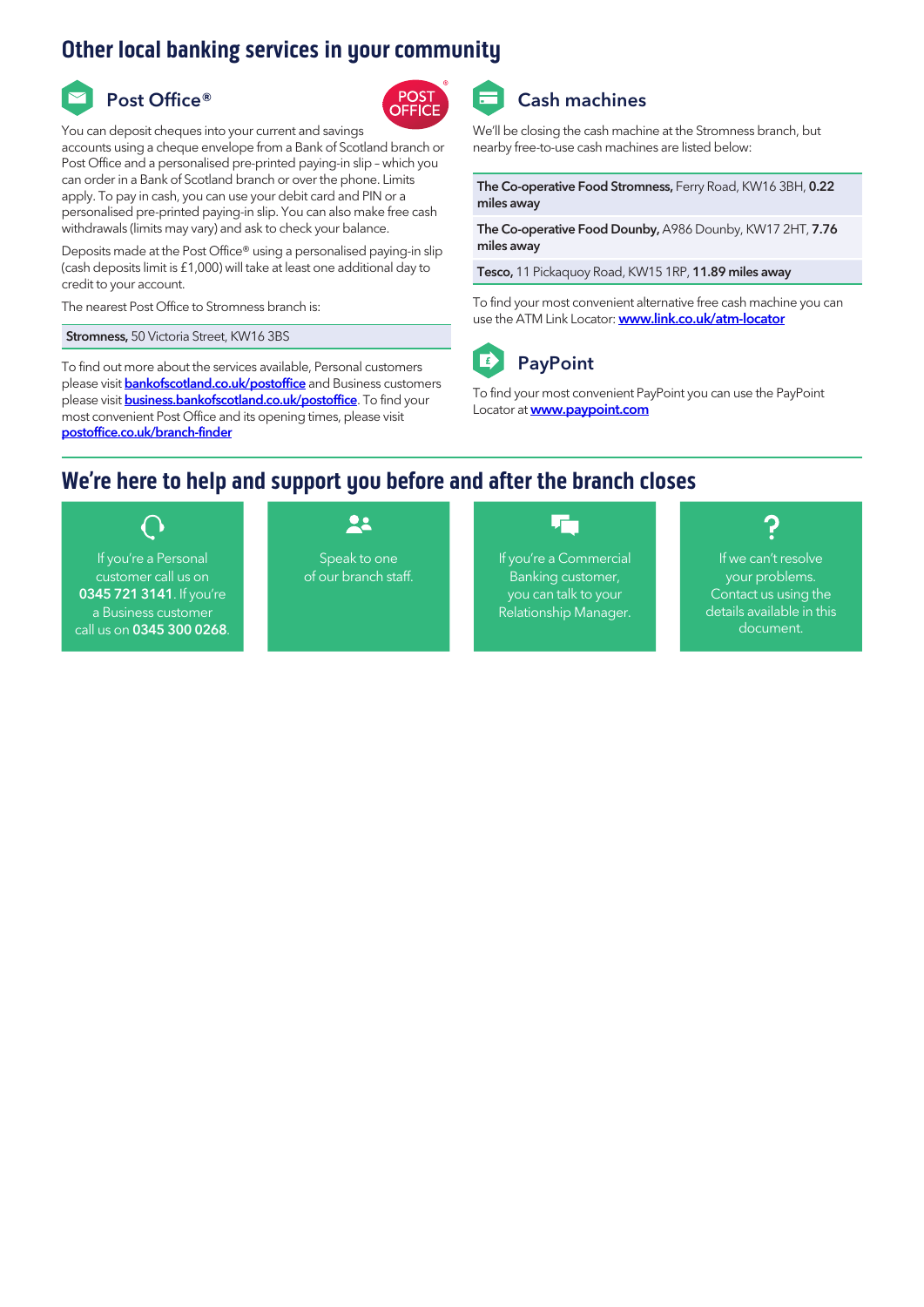# **A** Details on the statistics in this document

| The statistic                                                                                                                                            | How we measured this                                                                                                                                                                                                                                                                                             |
|----------------------------------------------------------------------------------------------------------------------------------------------------------|------------------------------------------------------------------------------------------------------------------------------------------------------------------------------------------------------------------------------------------------------------------------------------------------------------------|
| Customers using the branch on a regular<br>monthly basis                                                                                                 | The number of customers who transacted at the counter or Immediate Deposit Machine (IDM) in 11<br>out of 12 months ending November 2021.                                                                                                                                                                         |
| <b>Branch transactions</b>                                                                                                                               | Total transactions undertaken at the counter or Immediate Deposit Machine.                                                                                                                                                                                                                                       |
| Branch transaction changes over the<br>past 5 years                                                                                                      | The percentage change in Personal or Business customer branch transactions:<br>-At year ending November 2020 compared to year ending November 2016.<br>-At year ending November 2021 compared to year ending November 2020. Since March 2020<br>branch transactions have been impacted by the Covid-19 pandemic. |
| Cash machine transaction changes over<br>the past 5 years                                                                                                | The percentage change in Personal or Business customer cash machine transactions:<br>-At year ending November 2020 compared to year ending November 2016.<br>-At year ending November 2021 compared to year ending November 2020.                                                                                |
| Percentage of customers who use this<br>branch and other Bank of Scotland branches                                                                       | The proportion of Personal customers who have used this branch and have also used a different<br>branch in a 12 month period ending November 2021.                                                                                                                                                               |
| Percentage of customers who use this<br>branch and have also used other Bank of<br>Scotland branches and Internet Banking or<br><b>Telephone Banking</b> | The proportion of customers who have used this branch and have also used other Bank of Scotland<br>branches and Internet Banking or Telephone Banking in a 6 month period ending November 2021.                                                                                                                  |
| Percentage of customers who use this<br>branch and the Post Office <sup>®</sup>                                                                          | The proportion of Personal customers who have used this branch and have also used the<br>Post Office® in a 12 month period ending November 2021.                                                                                                                                                                 |
| Other branches nearby - distances                                                                                                                        | Based on the road distance between the closing and next closest branches. Source: Mapinfo - this<br>software package measures distances between postcodes.                                                                                                                                                       |
| Cash machine distances                                                                                                                                   | Measured on a straight line basis between the postcode of the closing branch and the postcode of<br>the cash machines.                                                                                                                                                                                           |
| This branch is within walking distance                                                                                                                   | This is based on a walking distance of less than 0.4 miles or 10 minutes.                                                                                                                                                                                                                                        |
| This branch can be reached by<br>public transport                                                                                                        | There is at least a bus or train every half an hour and has a journey time of 30 minutes or less.                                                                                                                                                                                                                |
| Vulnerable customers                                                                                                                                     | Someone who, due to their personal circumstances, is especially susceptible to detriment, particularly<br>when a firm is not acting with appropriate levels of care.                                                                                                                                             |
| <b>Broadband availability</b>                                                                                                                            | This shows broadband coverage is available in the location of the closing branch postcode.                                                                                                                                                                                                                       |

| 22<br>If you need<br>extra help                       | If you need this communication in another format, such as<br>large print, Braille or audio CD, please contact us.<br>If you have a hearing or speech impairment - you can call us using Relay UK. There's more information on the<br>Relay UK help pages https://www.relayuk.bt.com/ Sign Video services are also available if you're Deaf and use<br>British Sign Language: bankofscotland.co.uk/contactus/signvideo<br>If you need support due to a disability please get in touch.                                                                                                                                                                                                                                                                                                                                                                                                                                                                                                                                                                                                                                                                                                                                                                                                                                                                                                        |
|-------------------------------------------------------|----------------------------------------------------------------------------------------------------------------------------------------------------------------------------------------------------------------------------------------------------------------------------------------------------------------------------------------------------------------------------------------------------------------------------------------------------------------------------------------------------------------------------------------------------------------------------------------------------------------------------------------------------------------------------------------------------------------------------------------------------------------------------------------------------------------------------------------------------------------------------------------------------------------------------------------------------------------------------------------------------------------------------------------------------------------------------------------------------------------------------------------------------------------------------------------------------------------------------------------------------------------------------------------------------------------------------------------------------------------------------------------------|
| 石<br>If you need<br>to tell us<br>something           | If you want to make a complaint - you'll find helpful information at: bankofscotland.co.uk/contactus/complain<br>To speak to us, call: 0800 072 8668 (+44 131 278 3729 outside the UK). Lines are open all day, every day. You can<br>call us using Relay UK if you have a speech impairment. There's more information on the Relay UK help pages<br>https://www.relayuk.bt.com/You can also visit us in branch.<br>When you call us - calls and online sessions may be monitored and recorded. Not all Telephone Banking services<br>are available 24 hours a day, 7 days a week.                                                                                                                                                                                                                                                                                                                                                                                                                                                                                                                                                                                                                                                                                                                                                                                                           |
| $\mathcal{Q}$<br><b>Things</b><br>you need<br>to know | Lloyds Banking Group is a signatory to the Access to Banking Standard which is overseen by the Lending<br>Standards Board https://www.lendingstandardsboard.org.uk/resources/access-to-banking-standard/<br>The Standard aims to minimise the impact of branch closures on customers and local communities.<br>We observe the requirements of the Financial Conduct Authority Final Guidance 20/3, FG20/3: Branch and ATM<br>closures or conversions, (www.fca.org.uk/publication/finalised-quidance/fq20-03.pdf)<br>The Post Office and Post Office logo are registered trademarks of the Post Office Ltd.<br>Keeping your money protected - eligible deposits with us are protected by the Financial<br>Services Compensation Scheme. We are also covered by the Financial Ombudsman Service.<br>Please note that due to FSCS and FOS eligibility criteria not all business customers will be<br>covered.<br><b>Mobile Banking App</b> - to use our Mobile Banking app you need to have a valid phone number<br>registered to your account and be set up to manage your accounts using Online Banking. Our<br>app is available to iPhone and Android users only and minimum operating systems apply, so<br>check the App Store or Google Play for details. Device registration required. The app doesn't<br>work on jailbroken or rooted devices. Terms and conditions apply.<br>Protected |

Bank of Scotland plc. Registered in Scotland No. SC327000. Registered Office: The Mound, Edinburgh EH1 1YZ. Bank of Scotland plc is authorised by the Prudential Regulation Authority and regulated by the Financial Conduct Authority and the Prudential Regulation Authority under registration number 169628.

This information is correct as of March 2022 and is relevant to Bank of Scotland plc products and services only.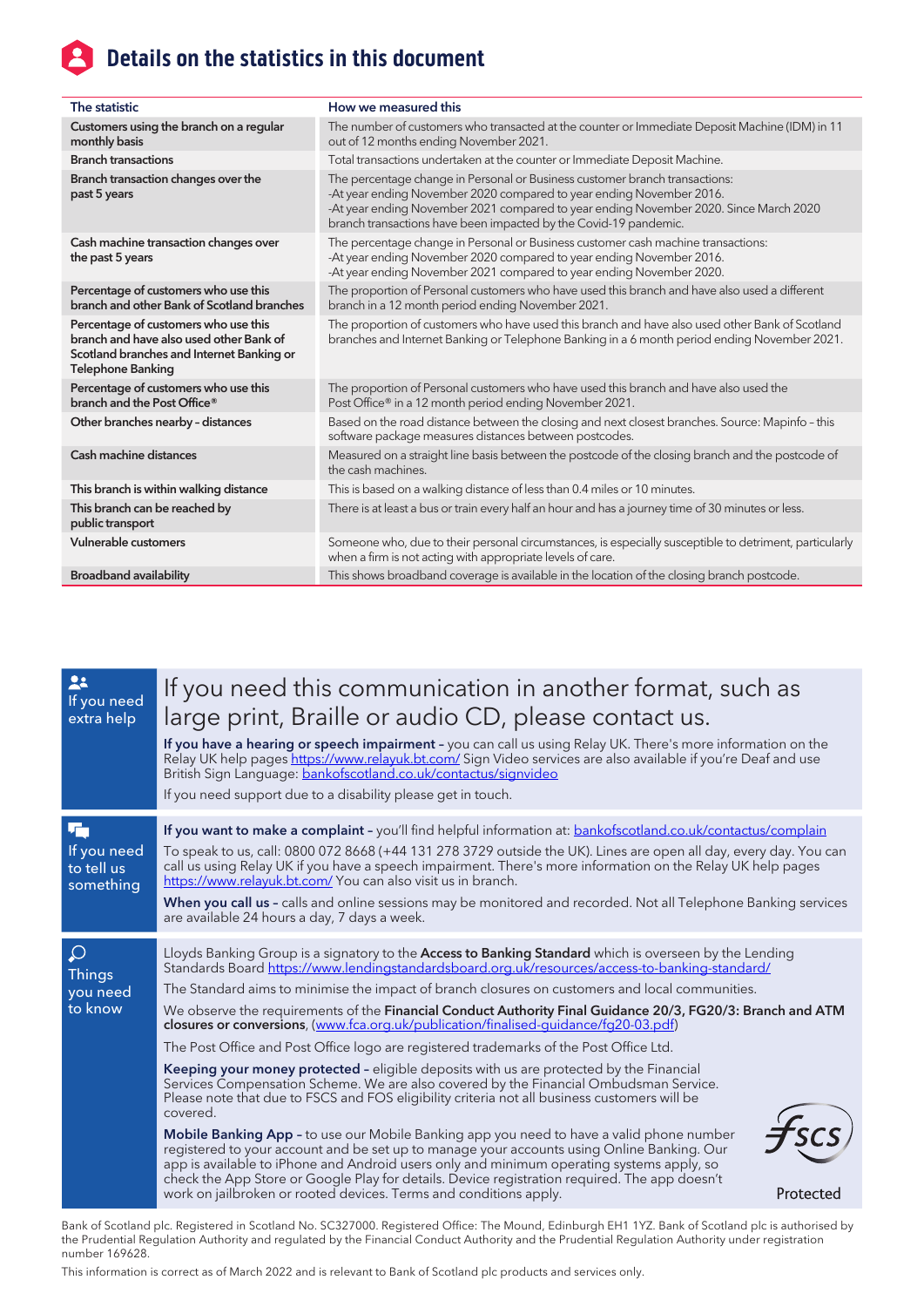# A quick guide to doing your banking for Personal customers

| Internet Banking<br>Ц<br>Mobile Branch                       | Mobile Banking app<br>Post Office                                          | Telephone Banking<br>Cash machine<br>£                                                                                                                                                                                                                                                                                                                                                                                                                                    | Any branch<br>PayPoint |
|--------------------------------------------------------------|----------------------------------------------------------------------------|---------------------------------------------------------------------------------------------------------------------------------------------------------------------------------------------------------------------------------------------------------------------------------------------------------------------------------------------------------------------------------------------------------------------------------------------------------------------------|------------------------|
| Activity in branch                                           | How you can do this                                                        |                                                                                                                                                                                                                                                                                                                                                                                                                                                                           |                        |
| I'd like to pay in cash                                      | Ο                                                                          | At any <b>Bank of Scotland branch</b> (except coins if there's no counter service).<br>. A Pay in up to £5,000 in cash a day. Find out more at <b>bankofscotland.co.uk/mobilebranches</b><br>Use your debit card and PIN or a personalised pre-printed paying-in slip which can be<br>ordered in a Bank of Scotland branch or over the phone.                                                                                                                             |                        |
| I'd like to pay in a cheque                                  | Ω<br>9<br>At any Bank of Scotland branch.<br>L. L.                         | Pay in a cheque securely using your phone's camera (cheque limits apply). Register at<br>bankofscotland.co.uk/aboutonline<br>Pay in unlimited cheques. Find out more at <b>bankofscotland.co.uk/mobilebranches</b><br>Use a cheque envelope from a Bank of Scotland branch or the Post Office, and a personalised<br>paying-in slip, ordered in a Bank of Scotland branch or over the phone.                                                                              |                        |
| I'd like to take money out                                   | £<br>О<br>POST<br>OFFICE                                                   | Find one at <b>link.co.uk/atm-locator</b><br>At any Bank of Scotland branch (except coins if there's no counter service).<br><b>.</b> You can withdraw up to £500 cash a day. Find out more at<br>bankofscotland.co.uk/mobilebranches<br>Free withdrawals (limits may vary) with your debit card and PIN.                                                                                                                                                                 |                        |
| I'd like to pay a person or a bill                           | €<br>$\Box$<br>C<br>At any Bank of Scotland branch.<br>POST<br>OFFICI<br>ℙ | Manage payments securely online. Register at <b>bankofscotland.co.uk/aboutonline</b><br>Manage payments easily and securely online. Register at <b>bankofscotland.co.uk/aboutonline</b><br>Details of how to register and opening times are covered on earlier pages.<br>Pay bills and make other payments.<br>Pay bills and make other payments. Find out more at <b>www.postoffice.co.uk/bill-payments</b><br>Find your most convenient PayPoint at <b>paypoint.com</b> |                        |
| I'd like information about a<br>product or I'd like to apply | ≙<br>9<br>At any Bank of Scotland branch.                                  | Find out more at <b>bankofscotland.co.uk</b><br>Speak to one of our advisers. Details of how to register are covered on earlier pages.                                                                                                                                                                                                                                                                                                                                    |                        |
| I'd like to check my account                                 | ê<br>Π<br>C<br>At any Bank of Scotland branch.                             | Securely check your account 24/7, 365 days a year.<br>Securely check your account on the move whenever you like.<br>Check balances, recent transactions and order statements for all of your accounts.<br>Find out more at <b>bankofscotland.co.uk/mobilebranches</b><br>Check your balance and print a mini statement whenever you like.<br>Check your balance using your debit card and PIN.                                                                            |                        |

## **A** How to protect yourself online I are It is a like some help

#### Stay safe online

We use the latest security measures and our Online and Mobile Fraud Guarantee gives you a full refund as long as you take simple steps to protect yourself.

#### Stay safe, stay protected online:

- Use passwords which aren't easy to guess
- Never share your password with anyone else
- Install anti-virus software to protect your devices and keep them up to date

If you'd like some help or you're worried about money, you can visit us in any branch or call us on , and we'll talk you through your options and try to help. If you'd prefer to speak to someone independent, you can get free support from any of the services below:

#### Citizens Advice Call 03444 111 444 or visit [citizensadvice.org.uk](https://www.citizensadvice.org.uk/)

National Debtline Call 0808 808 4000 or visit [nationaldebtline.org](https://www.nationaldebtline.org/)

StepChange - offers free debt advice Call 0800 054 6734 or visit **stepchange.org**